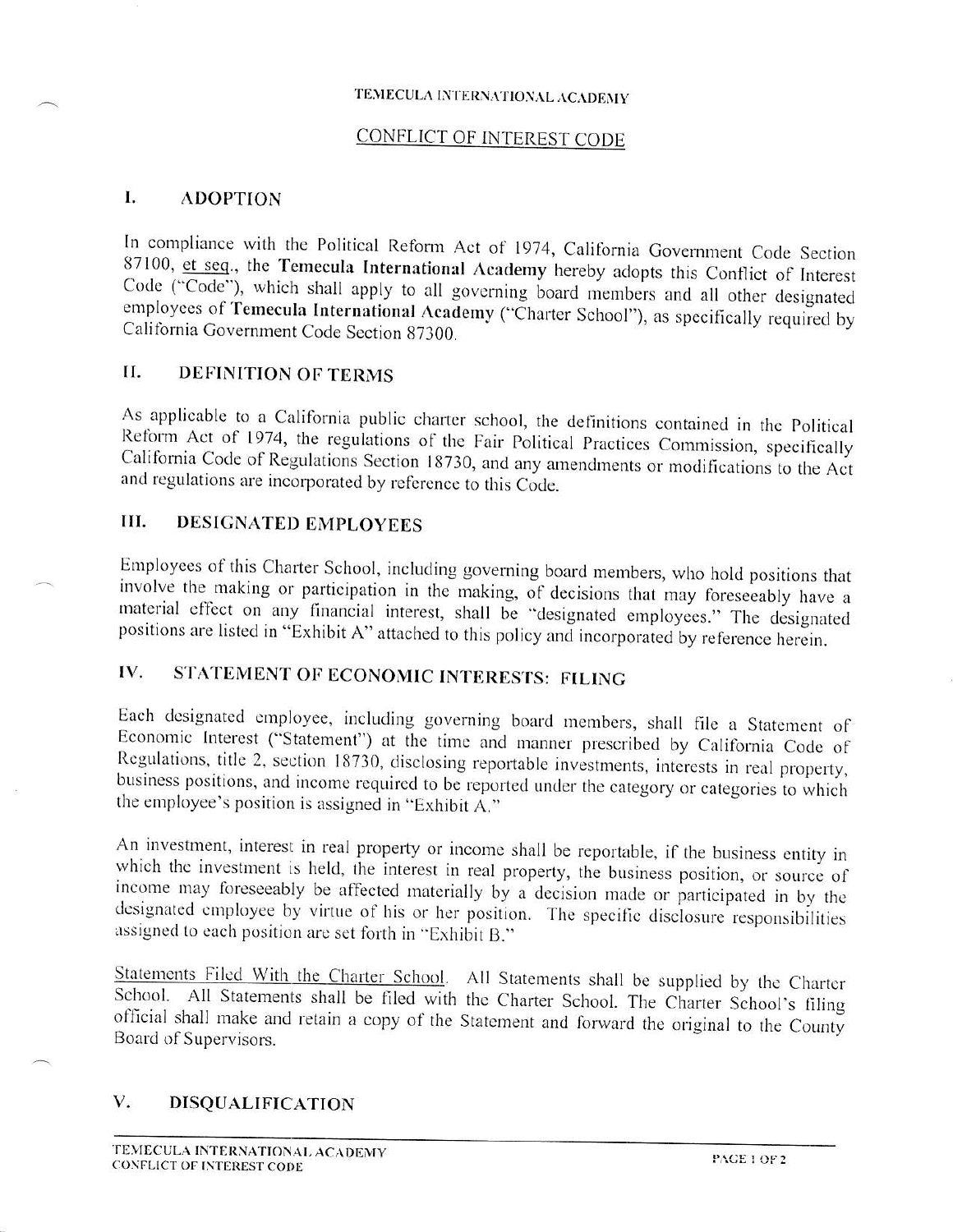No designated employee shall make, participate in making, or try to use his/her official position to influence any Charter School decision which he/she knows or has reason to know will have a reasonably foreseeable material financial effect, distinguishable from its effect on the public generally, on the official or a member of his or her immediate family.

### MANNER OF DISQUALIFICATION VI.

A. Non-Board Member Designated Employees

When a non- Board member designated employee determines that he/she should not make a decision because of a disqualifying interest, he/she should submit a written disclosure of the disqualifying interest to his/her immediate supervisor. The supervisor shall immediately reassign the matter to another employee and shall forward the disclosure notice to the Charter School Principal, who shall record the employee's disqualification. In the case of a designated employee who is head of an agency, this determination and disclosure shall be made in writing to his/her appointing authority.

# B. Board Member Designated Employees

The Charter School shall not enter into a contract or transaction in which a director directly or indirectly has a material financial interest (nor any other corporation, firm, association, or other entity in which one or more of the Charter School's directors are directors and have a material financial interest).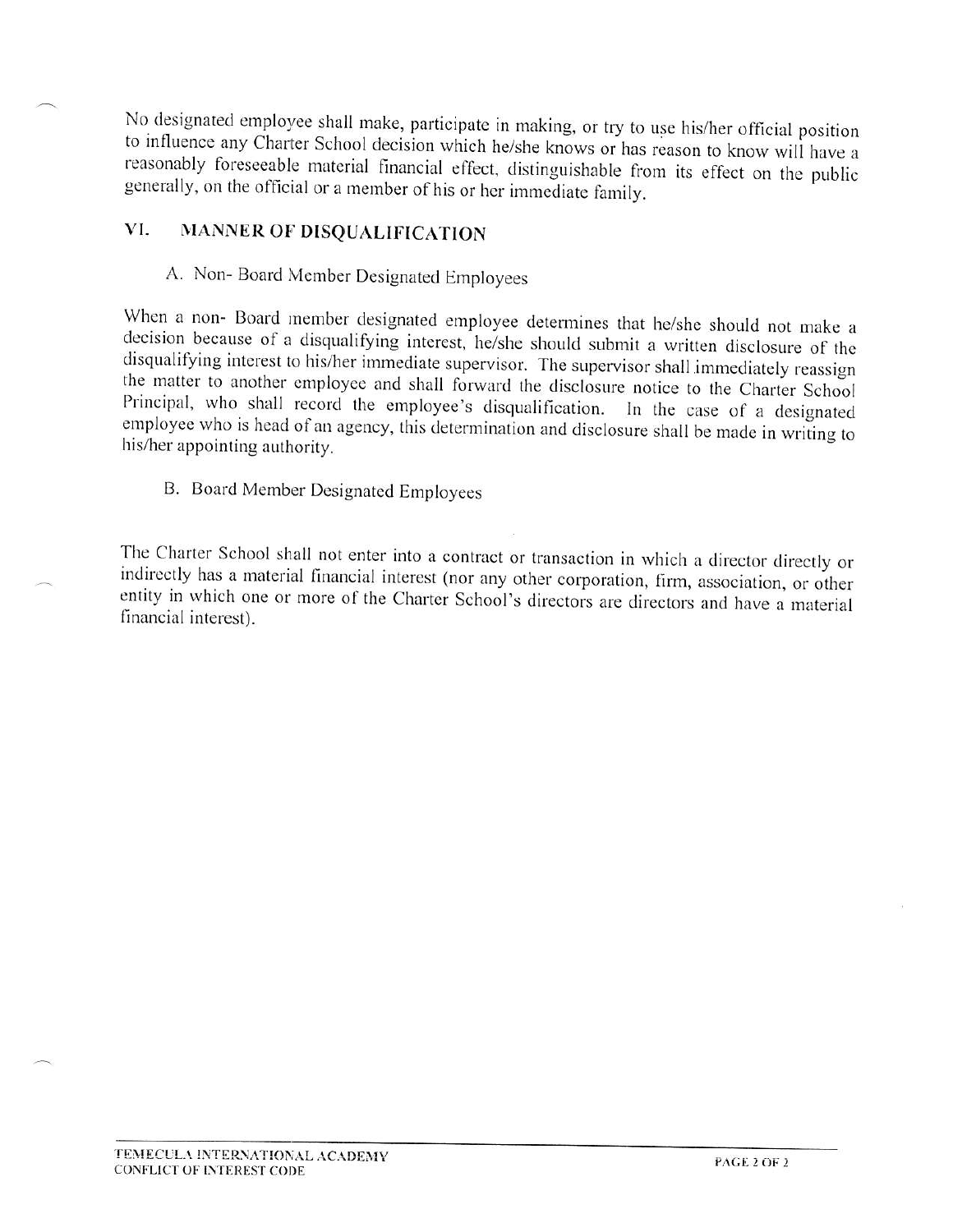## **EXHIBIT A**

## **Designated Positions**

| Designated Position            | Assigned Disclosure Category |
|--------------------------------|------------------------------|
| Members of the Governing Board | 1, 2                         |
| CEO/President                  | 1, 2                         |
| Chairperson of the Board       | 1, 2                         |
| CFO/Treasurer                  | 1, 2                         |
| Secretary                      | 1, 2                         |
| Principal of Charter School    | 1, 2                         |
| Consultants/New Positions      | $\ast$                       |

\*Consultants/New Positions shall be included in the list of designated positions and shall disclose pursuant to the broadest disclosure category in the code, subject to the following limitation:

The CEO may determine in writing that a particular consultant or new position, although a "designated position," is hired to perform a range of duties that is limited in scope and thus is not required to fully comply with the disclosure requirements in this section. Such written determination shall include a description of the consultant's or new position's duties and, based upon that description, a statement of the extent of disclosure requirements. The CEO's determination is a public record and shall be retained for public inspection in the same manner and location as this conflict of interest code (Government Code § 81008).

PAGE 1 OF 1